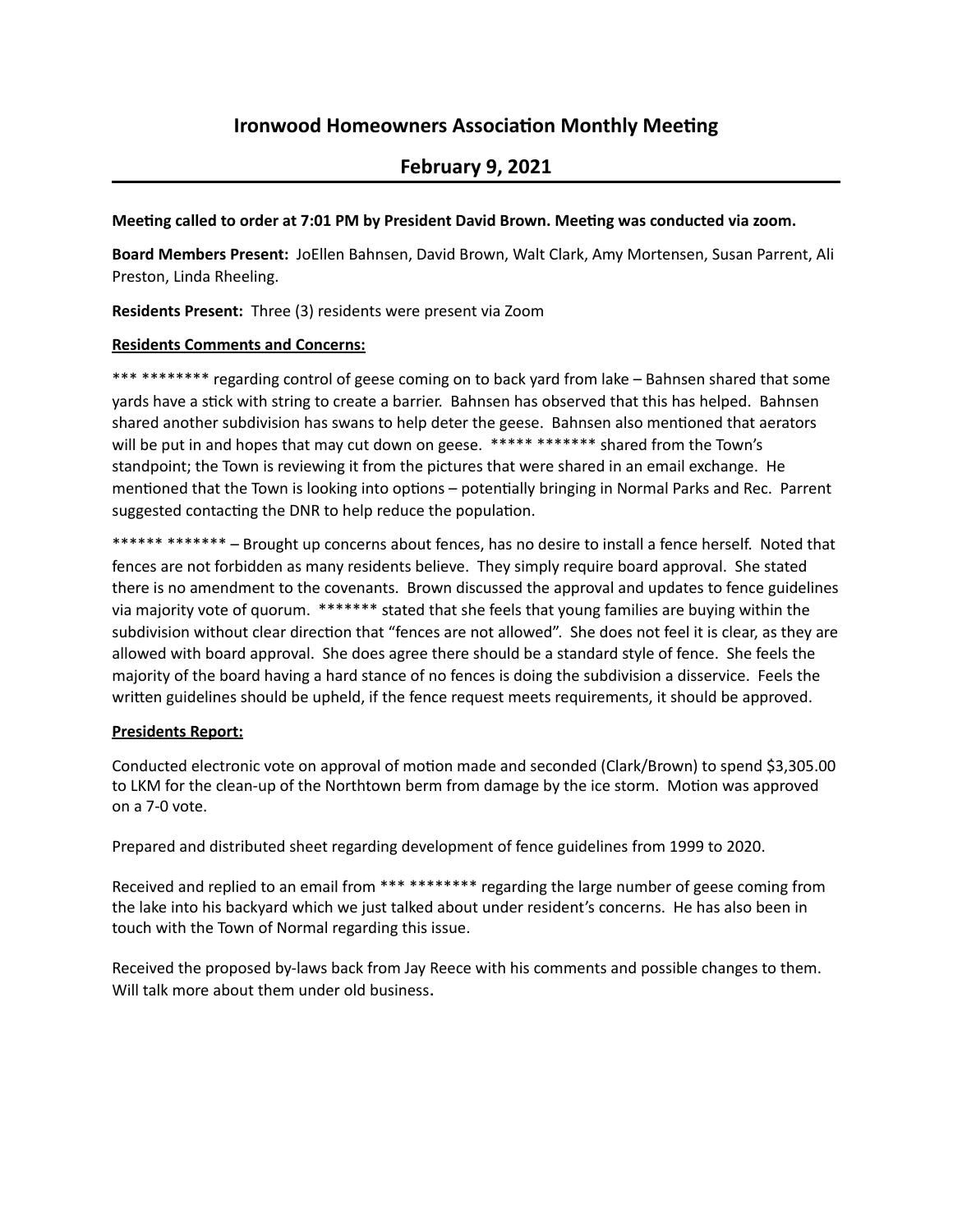#### **Vice President's Report:**

Linda Rheeling did not have any report to add for this month. She did want to thank \*\*\* \*\*\*\*\*\*\* and \*\*\*\*\*\* \*\*\*\*\*\*\*\* \* for taking down the lights. Additionally, Jim Schmidt who took down the swags that were used for decoration.

#### **Secretary's Report:**

The minutes of the January 12, 2020 Monthly Meeting were presented. Motion was made and seconded to approve the meeting minutes (Rheeling/Bahnsen) none opposed, motion carried.

## **Treasurer's Report:**

Bahnsen, reviewed the budget – monthly income and expenses were presented.

Current Bank statement was reviewed by Board Members. Noted, 70 homeowners have not paid annual dues as of  $2/9/21$ .

#### **Beautification Report:**

No news to report.

#### **Communications Report:**

Usage report attached to agenda. January page views had increased – assumption is made this was due to annual meeting. March News article additions will need to be received by Friday, 2/12/21.

#### **Covenants Report:**

Size of a sign was reported, concerned it was too large (address was not given). Parrent did measure and confirmed that it was within the acceptable size. The sign was a political sign.

\*\*\*\*\*\*\* mentioned that sign restrictions are limited to real estate signs, via the covenants and by-laws. \*\*\*\*\*\*\* pointed out that this is an exception to a written rule, that is not enforced. Gleason then noted that items allowed within the covenants/bylaws that are allowed then are denied – such as fences.

Parrent mentioned this has been discussed by the board in the past and they have agreed to allow these signs to be displayed (political signs).

#### **SUV/Government Report:**

Jim was not present.

#### **Newcomers Report:**

Chris was not present.

#### **Old Business:**

Appointment of an Audit Committee - \*\*\*\*\*\*\* \*\*\*\*\*\*\* (resident), Susan Parrent and Amy Mortensen. Will meet at Brown's home on 2/16/21 at 6:30. JoEllen Bahnsen will be present as well, in her role as Treasurer. 

Update on by-law changes – Discussion was had that these were received back by the Attorney. Brown then asked how the board would like to present the changes, formatting preference. Rheeling asked if